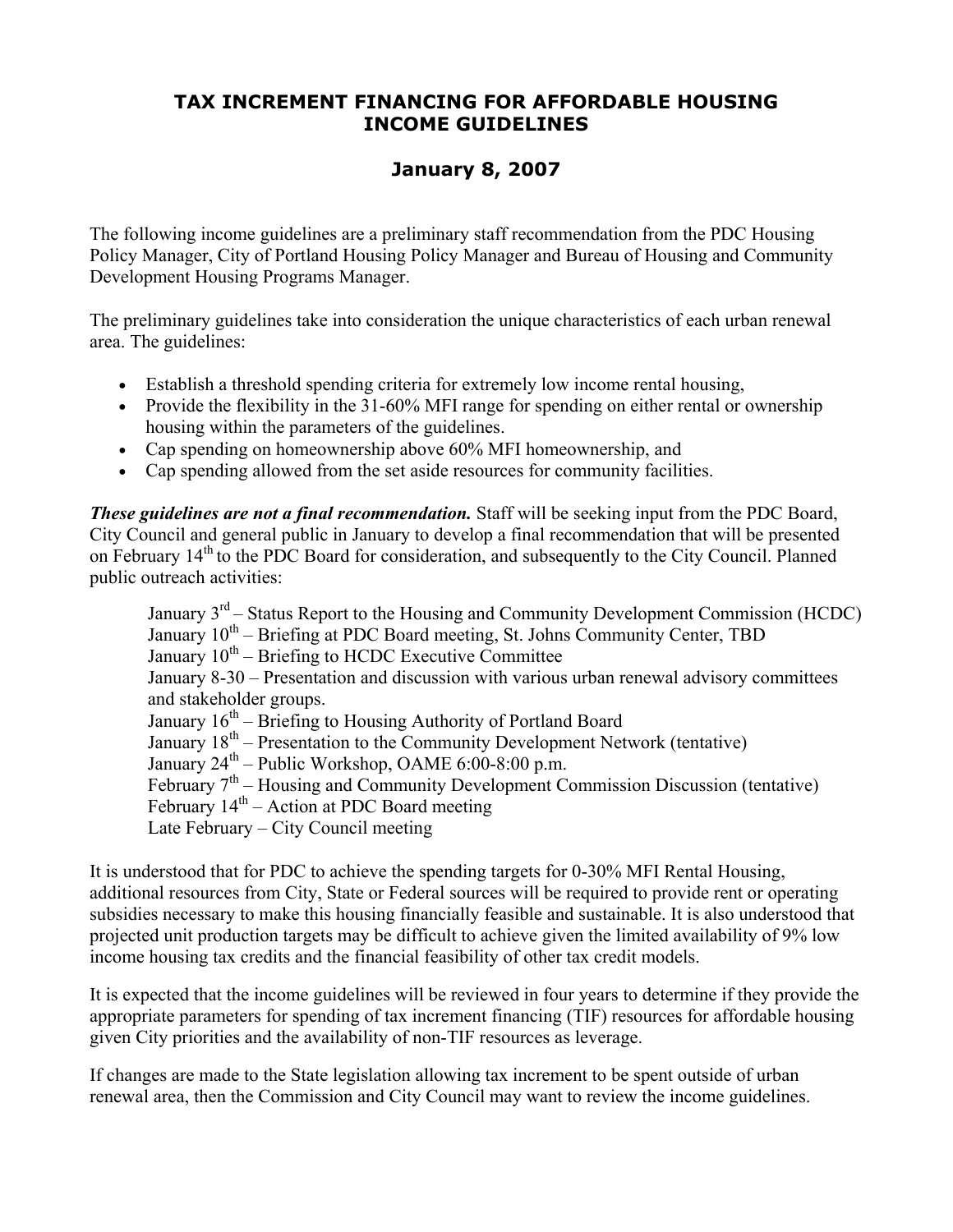## **TAX INCREMENT FINANCING FOR AFFORDABLE HOUSING INCOME GUIDELINES**

# **PRELIMINARY STAFF RECOMMENDATION**

**1. Neighborhood Urban Renewal Areas:** The following income guidelines will apply to the urban renewal areas with boundaries that are outside the Central City:

- Interstate Corridor
- Lents Town Center
- Gateway Regional Center
- Oregon Convention Center (because of Martin Luther King Jr. Blvd.)

Income Guidelines: Resource allocations will meet the following criteria:

| 0-30% MFI Rental Housing:          | <b>Minimum 35%</b> of all Set Aside resources<br>(guidelines allow 35-80% of all Set Aside resources)<br>» 6 year new and rehabbed unit potential: 140-440 units <sup>1</sup>                 |
|------------------------------------|-----------------------------------------------------------------------------------------------------------------------------------------------------------------------------------------------|
| 31-60% MFI Rental & Homeownership: | <b>Maximum 45% of all Set Aside Resources</b><br>(guidelines allow 0-45% of all Set Aside resources)<br>$\frac{6}{x}$ 6 year new and rehabbed unit potential: 0-450 units <sup>2</sup>        |
| $61-100\%$ Homeownership*:         | <b>Minimum 20% and Maximum 30% of all Set Aside resources</b><br>(guidelines allow 20-30% of all Set Aside resources)<br>» 6 year new and rehabbed unit potential: 200-300 units <sup>3</sup> |
| Low Income Community Facilities:   | <b>Maximum 10%</b> of all Set Aside resources $(0-10\%)$<br>(guidelines allow 0-10% of all Set Aside resources)                                                                               |

\* Homeownership investments will be restricted to 80% median family income (MFI) and below for units with fewer than three bedrooms and 100% MFI and below for units with three bedrooms or more.

**2. River District and North Macadam Urban Renewal Areas:** The following income guidelines will apply to the newer Central City Urban Renewal Areas which are focused on new development:

Income Guidelines: Resource allocations will meet the following criteria:

| 0-30% MFI Rental Housing:          | <b>Minimum 50%</b> of all Set Aside resources<br>(guidelines allow 50-100% of all Set Aside resources)<br>» 6 year new unit potential: 275-550 units         |
|------------------------------------|--------------------------------------------------------------------------------------------------------------------------------------------------------------|
| 31-60% MFI Rental & Homeownership: | <i>Maximum 50%</i> of all Set Aside Resources<br>(guidelines allow 0-50% of all Set Aside resources)<br>$\rightarrow$ 6 year new unit potential: 0-440 units |
| 61-100% Homeownership*:            | <b>Maximum 10%</b> of all Set Aside resources<br>(guidelines allow 0-10% of all Set Aside resources)<br>» 6 year new unit potential: <b>0-65 units</b>       |
| Low Income Community Facilities:   | <b>Maximum 10%</b> of all Set Aside resources<br>(guidelines allow 0-10% of all Set Aside resources)                                                         |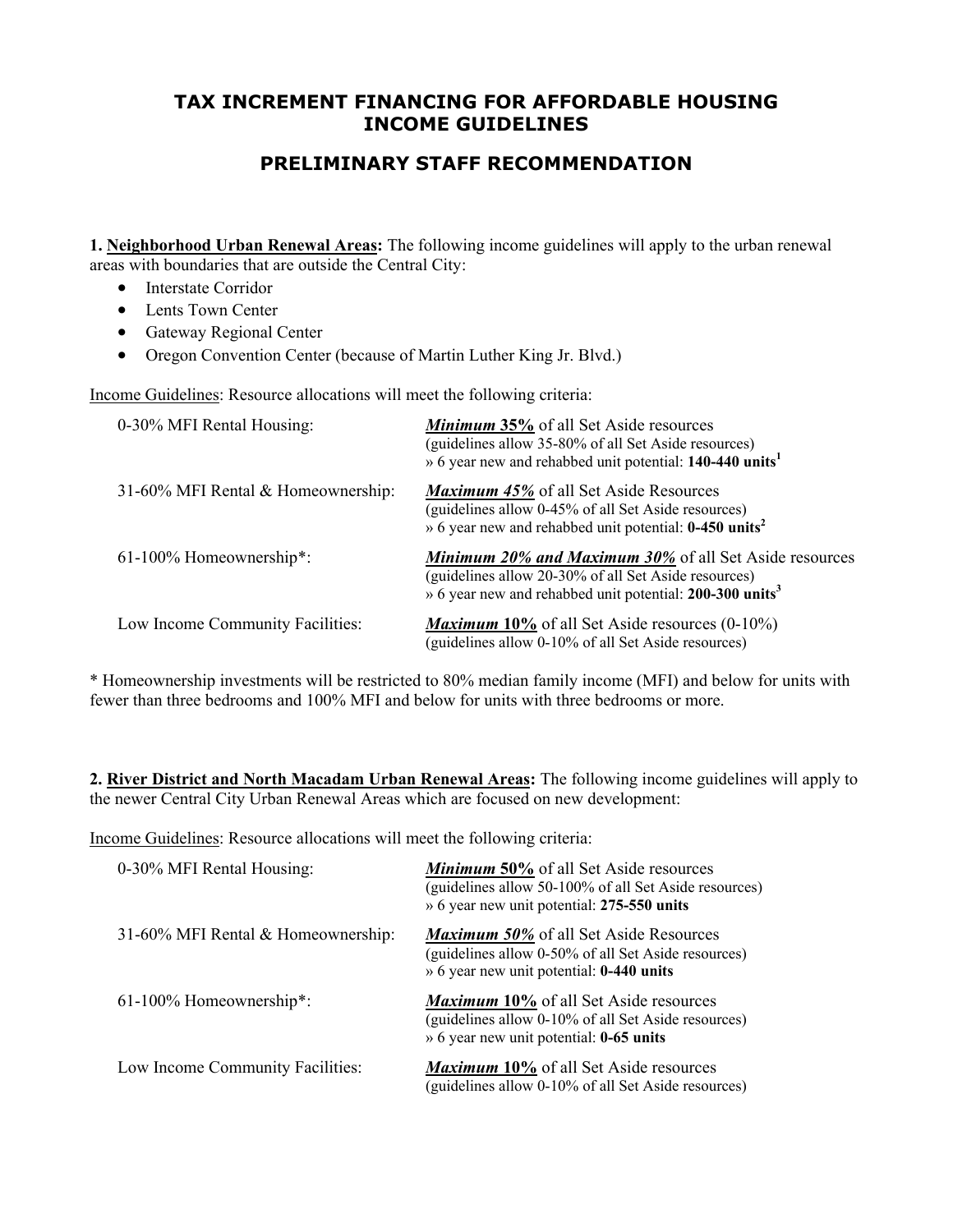**3. Central Eastside Urban Renewal Area:** The following income guidelines will apply to the Central Eastside Urban Renewal Area:

Income Guidelines: Resource allocations will meet the following criteria:

| 0-30% MFI Rental Housing:          | <b>Minimum 35%</b> of all Set Aside resources<br>(guidelines allow 35-90% of all Set Aside resources)<br>» 6 year new unit potential: 35-90 units                 |
|------------------------------------|-------------------------------------------------------------------------------------------------------------------------------------------------------------------|
| 31-60% MFI Rental & Homeownership: | <b>Maximum 55%</b> of all Set Aside Resources<br>(guidelines allow 0-55% of all Set Aside resources)<br>» 6 year new unit potential: 0-75 units                   |
| 61-100% Homeownership*:            | <b>Minimum 10% and Maximum 20% of all Set Aside resources</b><br>(guidelines allow 10-20% of all Set Aside resources)<br>» 6 year new unit potential: 15-30 units |
| Low Income Community Facilities:   | <b>Maximum 25%</b> of all Set Aside resources<br>(guidelines allow 0-25% of all Set Aside resources)                                                              |

**4. Downtown Waterfront Urban Renewal Area:** The following income guidelines will apply to the Downtown Waterfront Urban Renewal Area:

Income Guidelines: Resource allocations will meet the following criteria:

| 0-30% MFI Rental Housing:          | <b>Minimum 60%</b> of all Set Aside resources<br>(guidelines allow 60-100% of all Set Aside resources)<br>» 6 year new unit potential: 250-375 units    |
|------------------------------------|---------------------------------------------------------------------------------------------------------------------------------------------------------|
| 31-60% MFI Rental & Homeownership: | <b>Maximum 40%</b> of all Set Aside Resources<br>(guidelines allow 0-40% of all Set Aside resources)<br>» 6 year new unit potential: <b>0-100 units</b> |
| 61-100% Homeownership*:            | <b>Maximum 10%</b> of all Set Aside resources<br>(guidelines allow 0-10% of all Set Aside resources)<br>» 6 year new unit potential: <b>0-20 units</b>  |
| Low Income Community Facilities:   | <b>Maximum 25%</b> of all Set Aside resources<br>(guidelines allow 0-25% of all Set Aside resources)                                                    |

**5. South Park Blocks Urban Renewal Area:** The following income guidelines will apply to the South Park Blocks Urban Renewal Area:

Income Guidelines: Resource allocations will meet the following criteria:

| 0-30% MFI Rental Housing:          | <b>Minimum 75%</b> of all Set Aside resources<br>(guidelines allow 75-100% of all Set Aside resources)<br>» 6 year new unit potential: 300-400 units   |
|------------------------------------|--------------------------------------------------------------------------------------------------------------------------------------------------------|
| 31-60% MFI Rental & Homeownership: | <b>Maximum 25%</b> of all Set Aside Resources<br>(guidelines allow 0-25% of all Set Aside resources)<br>» 6 year new unit potential: 60-140 units      |
| 61-100% Homeownership*:            | <b>Maximum 10%</b> of all Set Aside resources<br>(guidelines allow 0-10% of all Set Aside resources)<br>» 6 year new unit potential: <b>0-20 units</b> |
| Low Income Community Facilities:   | <b>Maximum 5%</b> of all Set Aside resources<br>(guidelines allow 0-5% of all Set Aside resources)                                                     |